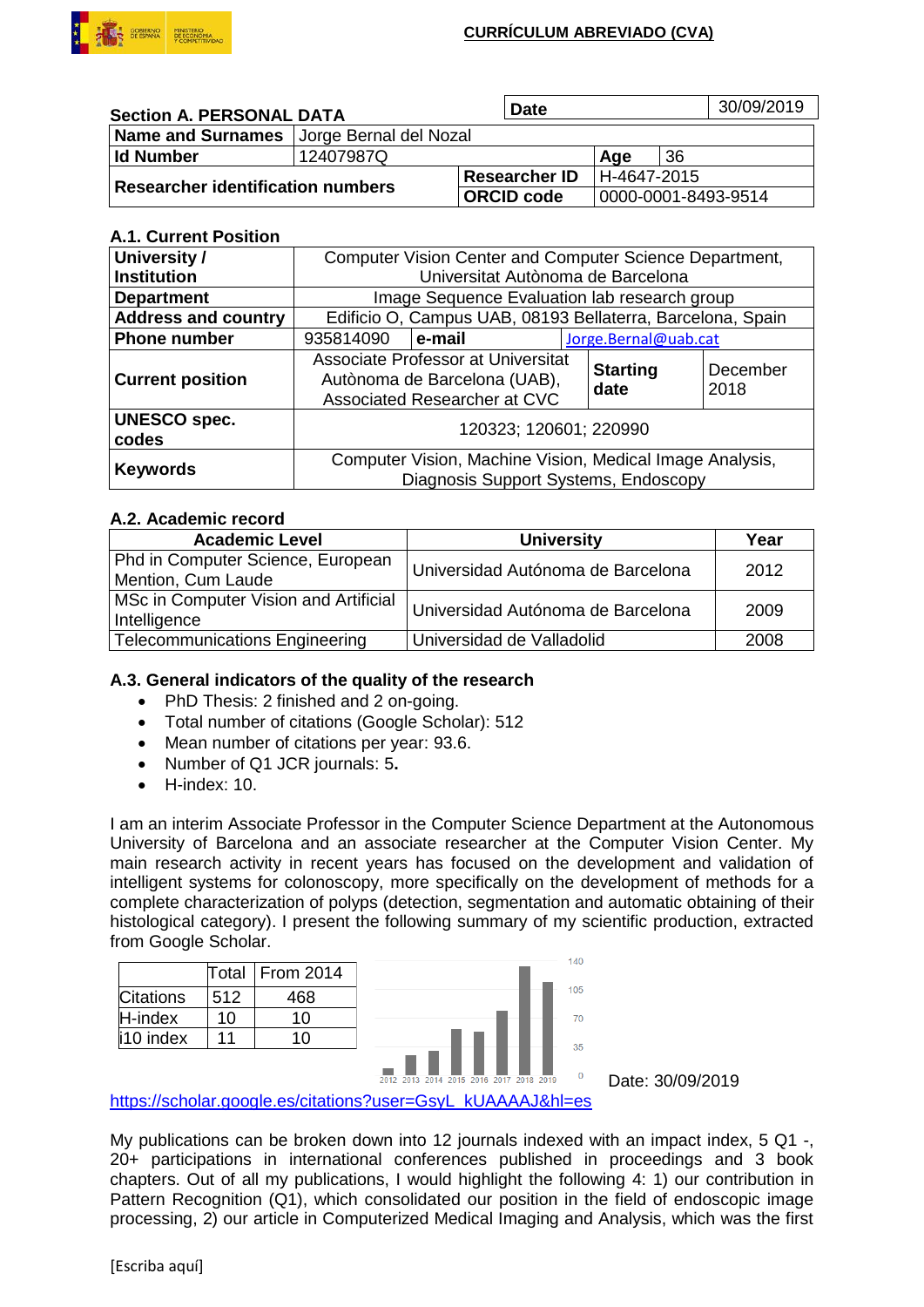

one written with participation of clinical staff and in which we present our first joint database, 3) our contribution in Endoscopy (Q1), where we present a first study of the possibilities offered by our method of classification of polyps in order to be used in endoscopic examinations to assist in histological prediction tasks and 4) our contribution in IEEE Transactions on Medical Imaging (Q1) where we present an extensive comparative analysis of different methodologies for the automatic detection of polyps in colonoscopy imaging, within the context of an assigned challenge to the most important international conference in the field of an Medical image analysis (MICCAI).

Regarding obtaining sources of funding, I have been Principal Investigator: a technology transfer project - PRODUCTE 2014, AGAUR - within the field of videobronchoscopy image analysis and another competitive project - IVENDIS, MICINN 2015 - about the development of intelligent systems for endoscopy. I currently coordinate the Image Sequence Evaluation lab (ISE lab) research group funded under the SGR (2017SGR166) call.

Finally, I would like to mention my active participation in the preparation of funding requests (MICINN, PRODUCTE 2014, NIH, HORIZON 20/20), in the signing of collaboration agreements with key clinical partners (Hospital Clinic, Hospital de Bellvitge) and in the establishment of strategic research collaborations with international groups dedicated to endoscopic image processing (Arizona State University, ETIS group at ENSEA, University of Cerav-Pontoise).

|                    |                    | <b>Number</b> | Amount ( $\epsilon$ , without<br>taxes) |
|--------------------|--------------------|---------------|-----------------------------------------|
| PI                 | <b>Contracts</b>   |               | 200.030,05                              |
| <b>Team member</b> | <b>Competitive</b> |               | 312.934,01                              |
|                    | <b>Private</b>     |               | 18.000,00                               |

My participation in research projects is summarized in the following table:

### **Part B. Summary of the CV**

The context of my research career is the use of computer vision as a transversal tool that can be used in different application domains: health, quality control, video surveillance, document analysis, etc. My main research activity is focused on the development of intelligent systems in the context of assistance in clinical interventions, more specifically in the development of colonoscopy imaging methods. Within this context, I have participated in the development and validation of algorithms that have stablished the current state of the art in location, segmentation and histological prediction of polyps. In addition, I have pioneered the creation of annotated public databases with the objective of proposing a global validation framework for testing the developed methods. Under the premise of transferring knowledge from the field of research to society, I have dedicated much of my efforts in establishing strategic alliances with local institutions, such as the Hospital Clinic, in order to create synergies between technical and clinical staff with the in order to develop systems that can be used in the exploration room. I have also assumed a significant role in the preparation of research articles, contributions to international conferences, funding requests and in the signing of collaboration agreements between institutions. Finally, I have been director of a doctoral thesis in the field of videobronchoscopy image analysis and two others (one of them already completed) in the development of innovative computer vision methods applied to colonoscopy and another in the development of systems of Endoscopy navigation.

# sistemas de navegación en endoscopia.

### **Part C. RELEVANT MERITS**

# **C.1. Publications (ordered by year and relevance)**

### **Articles in Indexed Journals**

(1) Sanchez-Montes, C., Sánchez, F.J., **Bernal, J.**, Córdova, H., López-Cerón, M., Cuatrecasas, M., Rodriguez de Miguel, C., García-Rodríguez, A., Garcés-Durán, R., Pellisé, M., Llach, J., Fernádez-Espárrach, G. (2019). Computer-aided prediction of polyp histology on white light colonoscopy using surface pattern analysis. IF= 6.629. 11/80 (Q1) in Gastroenterology and Hepatology, 5/200 in Surgery (Q1). (3/12)

(2) Sánchez, F.J., **Bernal, J.,** Sánchez-Montes, C., Rodríguez de Miguel, C., Fernández-Esparrach, G. (2017). Bright Spots Region Segmentation and Classification for Specular Highlights Detection in Colonoscopy Videos, Machine Vision and Applications (accepted,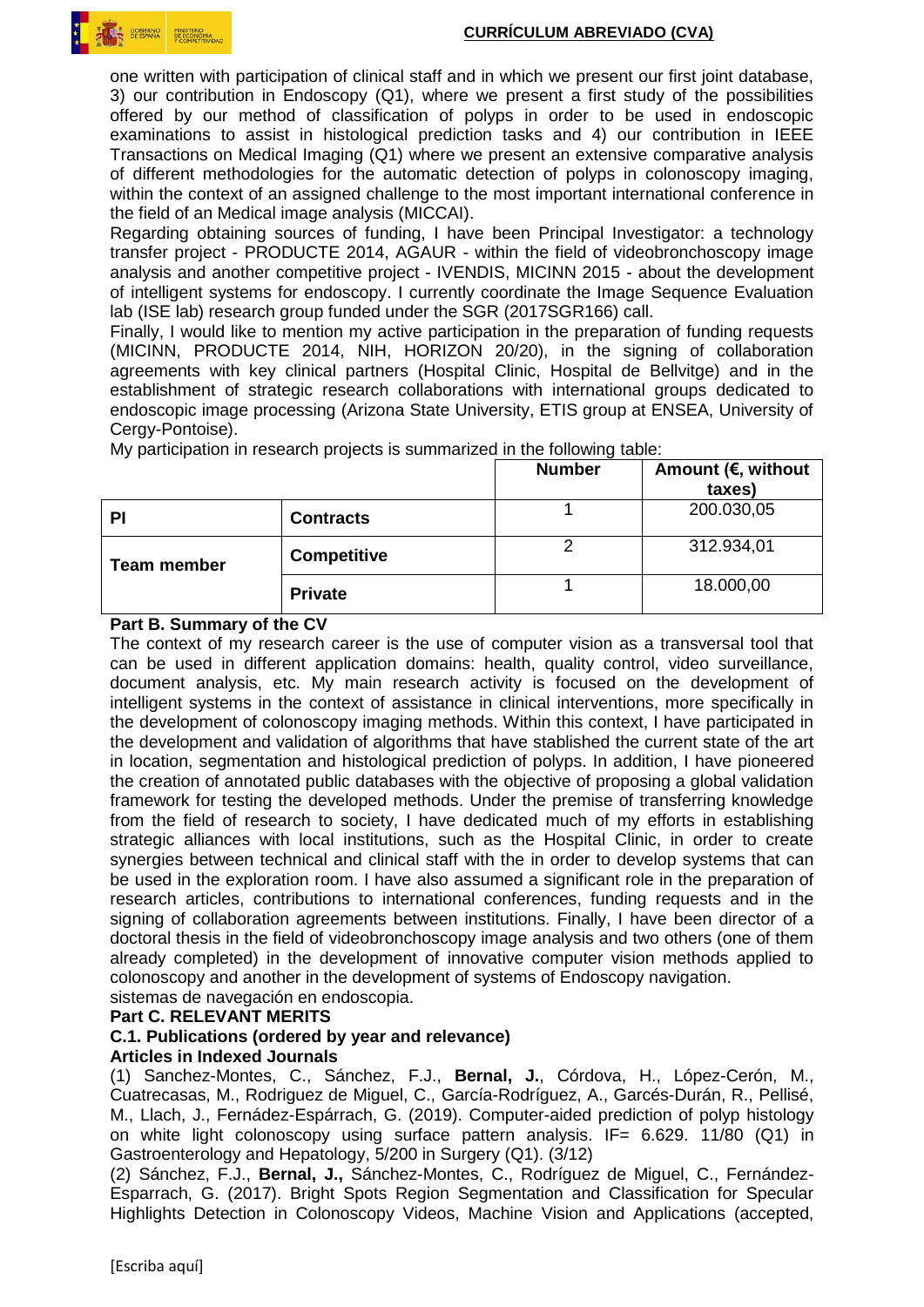

2017). IF= 1.272: 10/22 (Q2) in Computer Science, Cybernetics, 71/130 (Q3) in Computer Science, Artificial Intelligence, 130/257 (Q3) Engineering, Electrical and Eletronic. (2/5)

(3) **Bernal, J.,** Tajbakhsh, N., Sanchez, FJ., et al. (2017). Comparative Validation of Polyp Detection Methods in Video Colonoscopy: Results from the MICCAI 2015 Endoscopic Vision Challenge, IEEE Transactions on Medical Imaging (in-press, 2017). IF=3.756: 17/124 (Q1) in Radiology, Nuclear Medicine and Medical Imaging, 9/76 (Q1) in Biomedical Engineering, 9/104 (Q1) in Computer Science, InterDisciplinary App. (1/24)

(4) Fernández-Esparrach, G., **Bernal, J.,** López-Cerón, M., Córdova, H., Sánchez-Montes, C., Rodríguez de Miguel, C., Sánchez, F. J. (2016). Exploring the clinical potential of an automatic colonic polyp detection method based on the creation of energy maps. Endoscopy (in-press, June 2016 issue),  $IF = 5.634$ . 12/78 (Q1) in Gastroenterology and Hepatology, 6/199 in Surgery (Q1). (2/7)

(5) **Bernal, J.,** Sánchez, F. J., Fernández-Esparrach, G., Gil, D., Rodríguez, C., & Vilariño, F. (2015). WM-DOVA maps for accurate polyp highlighting in colonoscopy: Validation vs. saliency maps from physicians. Computerized Medical Imaging and Graphics, Vol. 43, pp. 99-111., IF= 1.496, 72/122 in Radiology, Nuclear Medicine & Medical Imaging (Q3), 42/76 in Biomedical Engineering (Q3). (1/6)

(6) Sánchez, C., **Bernal, J.,** Sánchez, F. J., Diez, M., Rosell, A., & Gil, D. (2015). Toward online quantification of tracheal stenosis from videobronchoscopy. International journal of computer assisted radiology and surgery, Vol. 10, Issue 6, pp. 935-945. IF= 1.659, 36/76 in Biomedical Engineering (Q2), 64/122 in Radiology, Nuclear Medicine & Medical Imaging (Q3), 84/204 en Surgery (Q2). (2/6)

(7) **Bernal, J.,** Sánchez, F. J., & Vilariño, F. (2012). Towards automatic polyp detection with a polyp appearance model. Pattern Recognition, Vol, 45(9), pp. 3166-3182. IF= 2.584, 22/121 in Computer Science, Artificial Intelligence (Q1), 40/248 in Engineering, Electrical & Electronic (Q1). (2/3)

#### **Book chapters**

(1) **Bernal, J.,** Sánchez, F.J., Fernández-Esparrach, G. & Rodríguez, C. (2015). Building up the future of colonoscopy: A synergy between clinicians and computer scientists. Colonoscopy and Colorectal Cancer Book. INTECH Open Access Publisher, Vol 1, pp. 109- 141. (265 downloads, 19/04/2017).

### **Participation in International Conferences**

(1) Vázquez, D., **Bernal, J.,** Sánchez, F.J., Fernández-Esparrach, G., López, A., Romero, A., Drozdzal, M., Courville, A. (2017) "A Benchmark for Endoluminal Scene Segmentation of Colonoscopy Images", Computer Assisted Radiology and Surgery (Comunicación oral).

(2) Angermann, Q., Bernal, J., Sánchez-Montes, C., Hammami, M., Fernández-Esparrach, G., Dray, X., Romain, O., Sánchez, F.J., Histace, A. (2017) " Real-Time Polyp Detection in Colonoscopy Videos: A Preliminary Study For Adapting Still Frame-based Methodology to Video Sequences Analysis", Computer Assisted Radiology and Surgery (Comunicación oral). (3) Sánchez-Montes, C., Fernández-Esparrach, G., Córdova, H., López-Cerón, M., Rodríguez de Miguel, C., Llach, J., Sánchez, F.J., Bernal, J. (2017) ", Automatic Polyp Detection (APODEC): Polyp Search Using Energy Maps", Digestive Disease Week (Video

presentation)

(4) Fernández-Esparrach, G., **Bernal, J.,** Rodríguez, C., Gil, D., Vilariño, F., Córdova, H., Sánchez-Montes, C., Araujo, I., López-Ceron, M., Llach, J. & Sánchez, F.J. (2015). "Colonic polyps are correctly identified by a computer visión method using WM-DOVA energy maps". Proceedings of United European Gastroenterology Week 2015.

(5) **Bernal, J.,** Gil, D., Sánchez, C., & Sánchez, F. J. (2014). "Discarding non informative regions for efficient colonoscopy image analysis". In Computer-Assisted and Robotic Endoscopy, MICCAI 2014 (pp. 1-10). Springer International Publishing. (Comunicación oral). Best Paper Award.

(6) Sánchez, C., **Bernal, J.,** Gil, D., & Sánchez, F. J. (2014). "On-line lumen centre detection in gastrointestinal and respiratory endoscopy". In Clinical image-based procedures Translational Research in Medical Imaging (pp. 31-38). Springer International Publishing. (Comunicación oral). Best Paper Award.

### **C.2. Research projects**

(1) **Title:** Validación clínica del primer sistema in-vivo de predicción histológica automática de los pólipos de colon integrando la visión del endocopista con la visión por computador (Clinical validation of the first in-vivo system of automatic histological prediction of colon